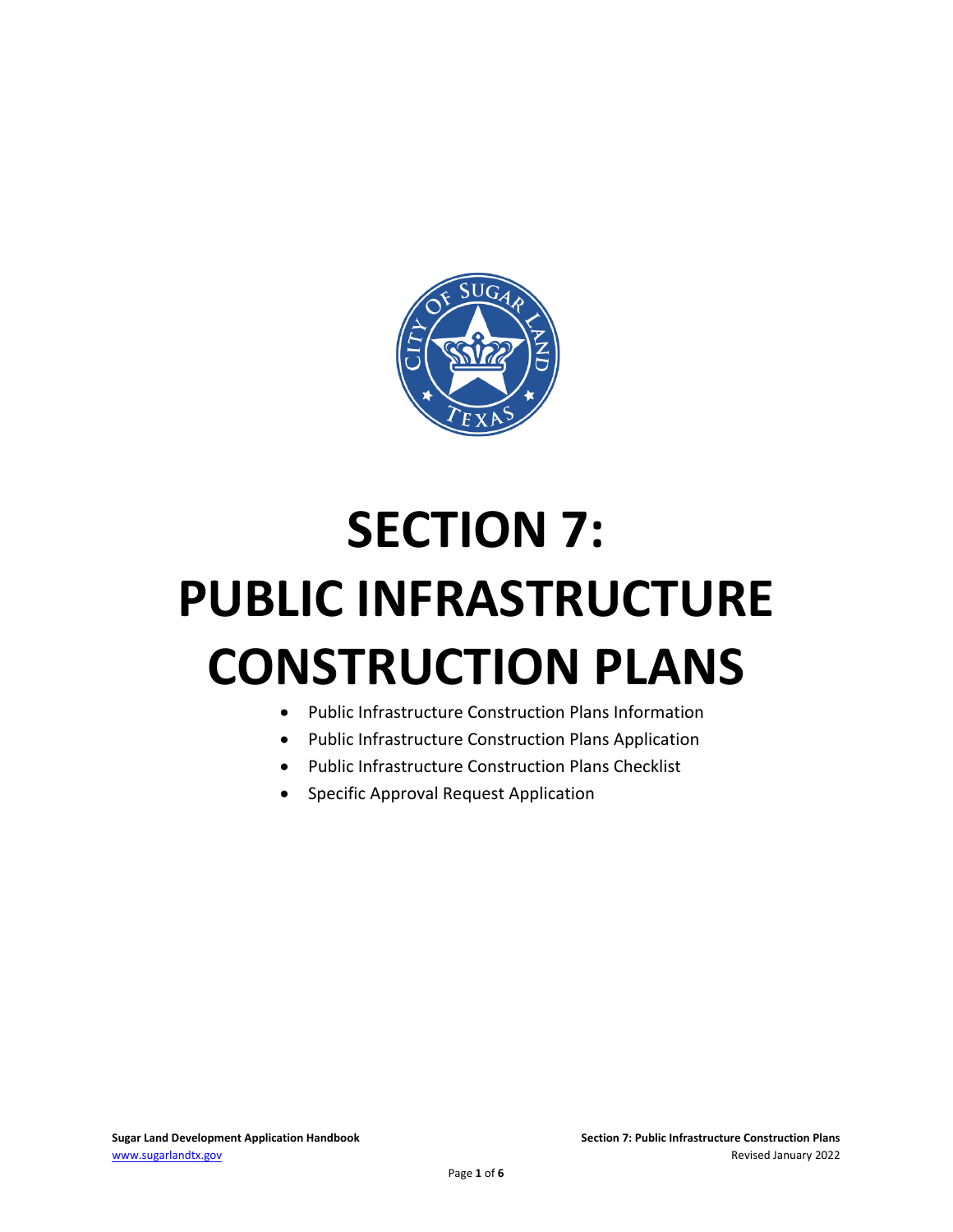

# **PUBLIC INFRASTRUCTURE CONSTRUCTION PLANS**

# *Public Infrastructure Construction Plans Process*

A Construction plan package is an accurately scaled plan set that illustrates the details of publicly owned/maintained facilities including, but not limited to; water, storm sewer, drainage facilities, paving and appurtenances. When a construction plan package application is submitted, staff will review the request and send comments to the applicant to address. The applicant may be directed to resubmit the corrected materials and/or additional materials for staff to review for clearance. Construction plans for projects must be approved by the City Engineer or his/her designee.

The applicant will be required to submit approval letters for all plans from all public and private utilities and other entities affected by the project. The approval letter shall state that service will be available to the project, where appropriate, and that there is no objection to the project. It is the responsibility of the Design Engineer to coordinate with public and private utilities to address conflicts with existing utilities. Confirmation in writing of preliminary approval by the Fort Bend County Engineer, the Fort Bend County Drainage District Engineer and any other affected agency shall be provided to the City, when a facility owned or operated by the agency is affected. All separate or special easements that may be required for construction shall be recorded in the Fort Bend County Official Records, subject to the surety/security clause requirements of the City of Sugar Land's Development Code, Chapter 5 (Subdivision Regulations).

When staff comments have been addressed, the applicant must submit one set of Mylar reproducible drawings and one copy of the final construction plans in PDF form to the Development Review Coordinator. A City of Sugar Land approval signature block shall be provided on each set. The reproducible construction plan set will be signed by the City Engineer or his/her designee, typically within two (2) weeks. The reproducible plan set for all traffic signal and ITS-related projects shall include a signature block for plan approval by the Traffic Engineer. Construction plans must be approved prior to issuance of site and/or building plan permits.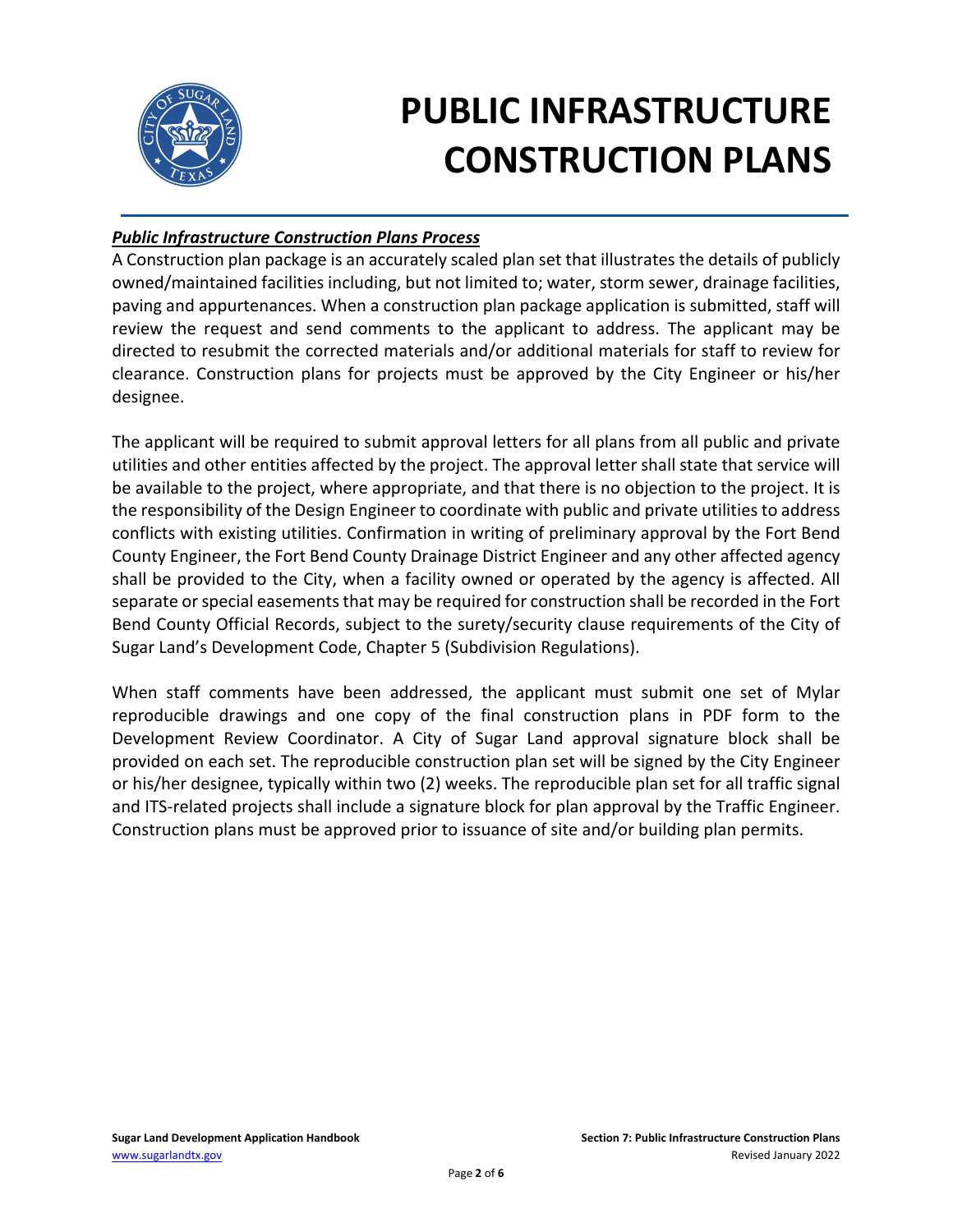

**PUBLIC INFRASTRUCTURE CONSTRUCTION PLAN APPLICATION** 

| <b>FOR OFFICE USE</b>          |
|--------------------------------|
| (Rev. 01/01/22)                |
| <b>Accounting Code:</b>        |
| 2022 Fee: See below for 2% fee |
| <b>Fee Required</b>            |
| Case No.                       |

#### **Return Your Submittal To Development Planning (Attn: Development Review Coordinator) Sugar Land City Hall, 2700 Town Center Blvd. North, Sugar Land, TX 77479, Phone#: (281) 275-2218**

|                                                                                    | Sugar Land City Han, 2700 Town Center Divu. Ivorth, Sugar Land, TA 77479, Fhone#; (201) 273-2210 |  |  |  |  |
|------------------------------------------------------------------------------------|--------------------------------------------------------------------------------------------------|--|--|--|--|
| <b>SUBMITTAL REQUIREMENTS:</b>                                                     |                                                                                                  |  |  |  |  |
| All materials must be submitted only digitally via USB or CD<br>- 24 x 36 drawings |                                                                                                  |  |  |  |  |
| - Application (digitally and paper version)                                        |                                                                                                  |  |  |  |  |
| - Specification Manual                                                             |                                                                                                  |  |  |  |  |
|                                                                                    |                                                                                                  |  |  |  |  |
|                                                                                    |                                                                                                  |  |  |  |  |
|                                                                                    |                                                                                                  |  |  |  |  |
|                                                                                    |                                                                                                  |  |  |  |  |
|                                                                                    |                                                                                                  |  |  |  |  |
|                                                                                    |                                                                                                  |  |  |  |  |
|                                                                                    |                                                                                                  |  |  |  |  |
| <b>CONTACT INFORMATION</b>                                                         |                                                                                                  |  |  |  |  |
| <b>Owner / Agent:</b>                                                              |                                                                                                  |  |  |  |  |
|                                                                                    |                                                                                                  |  |  |  |  |
|                                                                                    |                                                                                                  |  |  |  |  |
|                                                                                    |                                                                                                  |  |  |  |  |
|                                                                                    |                                                                                                  |  |  |  |  |
| Architect/Engineer/Planner                                                         |                                                                                                  |  |  |  |  |
|                                                                                    |                                                                                                  |  |  |  |  |
|                                                                                    |                                                                                                  |  |  |  |  |
|                                                                                    | $\text{Fax:}$                                                                                    |  |  |  |  |
|                                                                                    |                                                                                                  |  |  |  |  |
|                                                                                    |                                                                                                  |  |  |  |  |

This is to certify that the information on this form is complete, true, and correct and the undersigned is authorized to make this application.

X Date:

Signature of Applicant

#### **ORDINANCE NO. 2211**

**r. Infrastructure plan review and inspection fee- 2% of the total cost to construct the public infrastructure.** *The fee must be submitted with the request for the city's initial acceptance of the public infrastructure.*  **(Note: Planning Dept. coordinates plan review for Engineering Dept. and Public Works Dept.)**

**NOTE- FOR SPECIFIC QUESTIONS ON ENGINEERING / CONSTRUCTION DETAILS FOR PUBLIC INFRASTRUCTURE CONSTRUCTION PLANS, CONTACT ENGINEERING AT (281) 275-2780**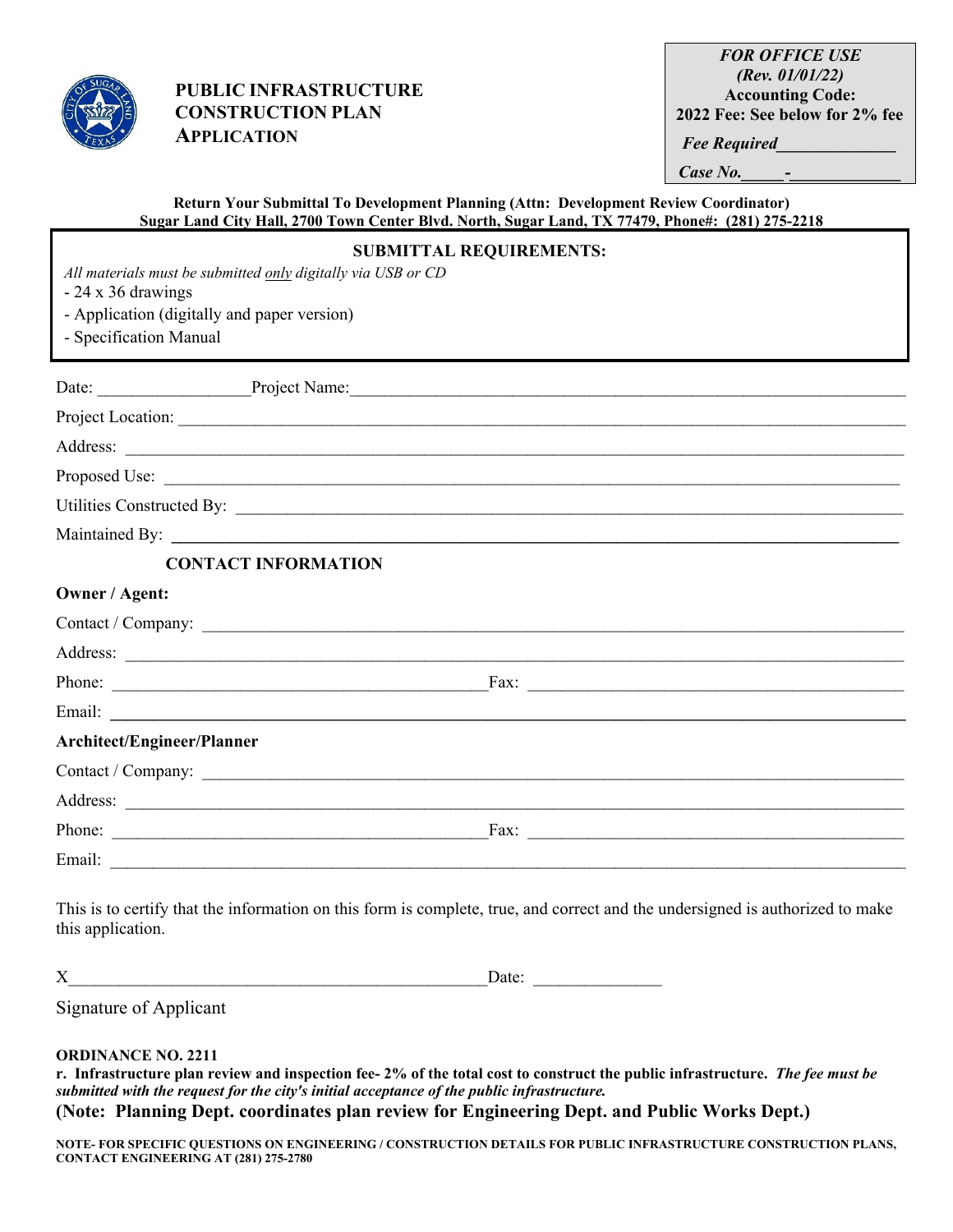

| Site Name/Title: |                  |                |  |  |
|------------------|------------------|----------------|--|--|
| Date submitted:  |                  |                |  |  |
| $\Box$ In COSL   | Zoning District: | $\Box$ In ETJ* |  |  |

\*All public infrastructure construction plans shall be reviewed by the county in ETJ.

## **Submittal Requirements – Planning coordinates plan review for Engineering, and Public Works departments.**

- A set of 24 X 36 prints (digitally only)
- Copy of Application (digital and paper copy)
- Specification Manual (digital only)

# *Graphic Requirements – The following items shall be shown on the Public Infrastructure Construction Plans*:

| 1. |        | PAVING & DRAINAGE ENGINEERED CIVIL DESIGNS                                                          |  |
|----|--------|-----------------------------------------------------------------------------------------------------|--|
|    |        | Drainage calculations for the 2 and 100 year events signed and sealed by a registered professional  |  |
|    |        | engineer indicating compliance with the City of Sugar Land Design Standards and Fort Bend           |  |
|    |        | County Drainage Criteria Manual.                                                                    |  |
|    |        | Overall area and drainage area boundaries, ponding depths, and flow per inlet                       |  |
|    |        | Existing elevations and enough adjoining property elevations to ascertain the general drainage      |  |
|    |        | pattern and tie-in methods. Show top of pavement and curb elevations as needed.                     |  |
|    | П      | Address any adjoining property drainage issues that may be affected by the proposed                 |  |
|    |        | improvements. For example, if the adjoining property if affected show how this will be handled.     |  |
|    | П      | Detention pond, if applicable, to be designed by a registered professional engineer and shall be in |  |
|    |        | accordance with the Fort Bend County Drainage Criteria Manual or methodology approved by the        |  |
|    |        | City of Sugar Land. Prior to the certificate of occupancy being issued by the City, a signed sealed |  |
|    |        | letter of completion by the engineer is required stating that the private detention and related     |  |
|    |        | drainage facilities (if applicable) shall be constructed in accordance with the City approved       |  |
|    |        | construction plans and specifications.                                                              |  |
|    |        | Type of pavement to be used                                                                         |  |
|    |        | Slab elevation                                                                                      |  |
|    |        | All paving and drainage plans shall comply with City of Sugar Land Design Standards.                |  |
|    | $\Box$ | If easements are required, they shall comply with Chapter 5, Section 5-21 of the Sugar Land         |  |
|    |        | Development Code.                                                                                   |  |
|    | П      | Driveway shall be spaced in accordance with Chapter 5, Article VII of the Sugar Land Development    |  |
|    |        | Code.                                                                                               |  |
|    |        | Improvements shall comply with Chapter 8 and 11 of the Sugar Land Development Code                  |  |
| 2. |        | WATER, STORMWATER AND SANITARY SEWER ENGINEERED CIVIL DESIGNS                                       |  |
|    | н      | Overall system is shown and meets all City of Sugar Land Design Standards.                          |  |
|    |        | Provide Plan and Profile drawings for all utilities.                                                |  |
|    |        | Show clearance between all utilities.                                                               |  |
|    |        | Call out minimum depths of cover.                                                                   |  |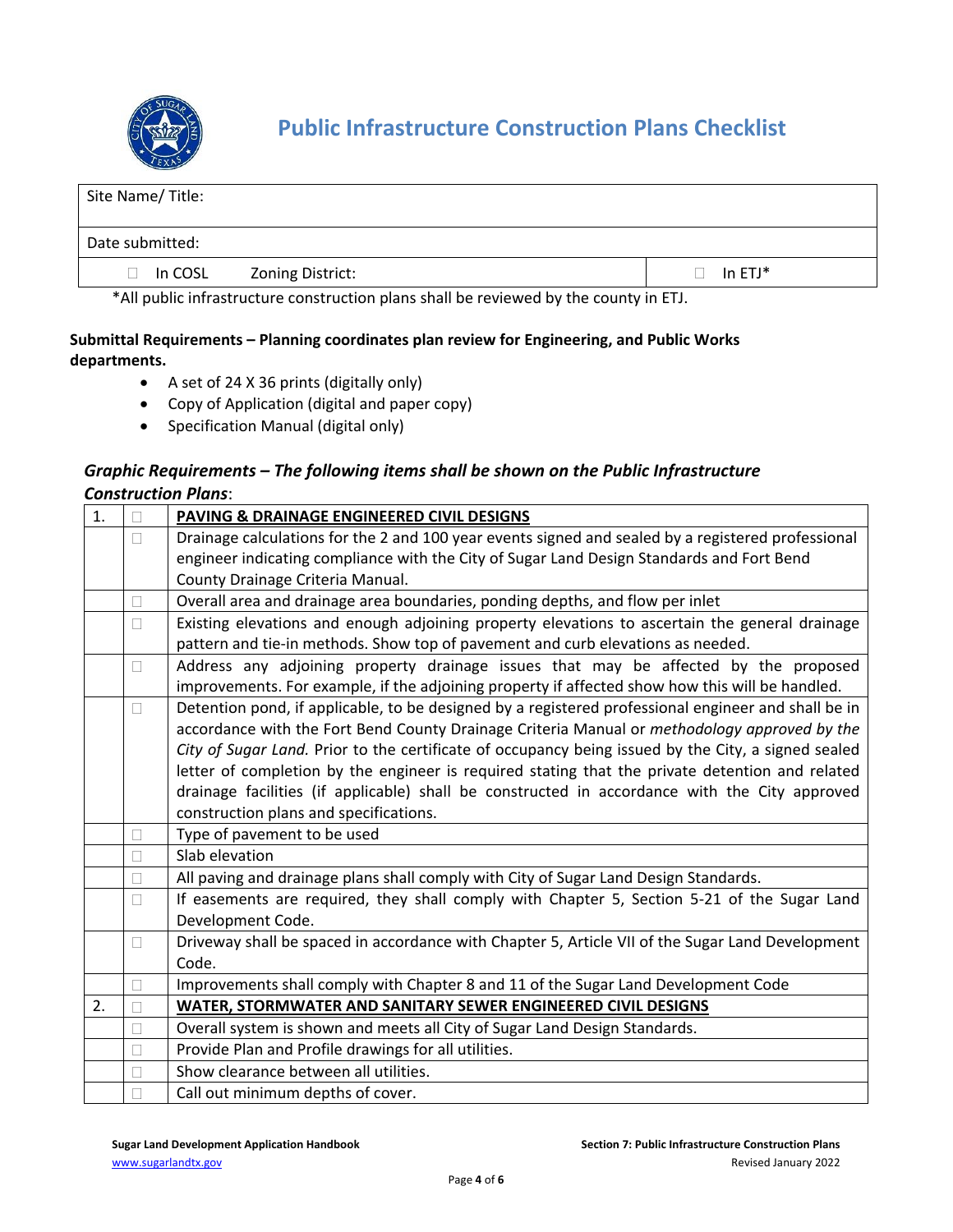|    | П                                               | Size and location of proposed and existing water lines and fire hydrants. Show the meter vault       |
|----|-------------------------------------------------|------------------------------------------------------------------------------------------------------|
|    |                                                 | easement if needed. Bold line for proposed and lighter lines for existing.                           |
|    | П                                               | Size, type, and slope of pipe and connection to public system. (The actual connection to the public  |
|    |                                                 | system must comply with the City of Sugar Land Design Standards).                                    |
|    | П                                               | Storm sewer lines, manholes and inlets existing and proposed. Show proposed lines bolder than        |
|    |                                                 | existing and label as well.                                                                          |
|    | □                                               | Size, type, and grade of the sanitary sewer lines and any existing and proposed manholes.            |
|    | П                                               | Notify the City minimum 48 hours prior to connecting to public infrastructure                        |
|    | П                                               | All public water and sanitary sewer, or connections to public utilities must comply with all City of |
|    |                                                 | Sugar Land Design Standards; The actual connection to the public system must comply with the City    |
|    |                                                 | of Sugar Land Design Standards and approved projects lists.                                          |
|    | □                                               | Include all applicable City of Sugar Land Design Standards Detail that pertain to connections to     |
|    |                                                 | public utilities.                                                                                    |
|    | П                                               | Show the location of the irrigation meter.                                                           |
|    | Show and label the fire line, if required.<br>П |                                                                                                      |
|    | П                                               | All water main intersections shall have a minimum of one (1) less valve than the number of water     |
|    |                                                 | mains at the intersection.                                                                           |
|    | $\Box$                                          | The minimum commercial sanitary sewer services lead shall be a minimum 6" pipe or larger and         |
|    |                                                 | shall not serve more than one commercial connection. In addition, the connection shall be made at    |
|    |                                                 | a manhole by coring method.                                                                          |
|    | □                                               | All water and sanitary sewer plans shall comply with the City of Sugar Land Design Standards.        |
|    | П                                               | Show all water service connections.                                                                  |
|    | П                                               | Call out all valve types.                                                                            |
| 3. | П                                               | <b>ROADWAY DESIGN REQUIREMENTS</b>                                                                   |
|    | П                                               | Roadway classifications per the City's Master Thoroughfare Plan                                      |
|    | $\Box$                                          | <b>Street Geometric Design</b>                                                                       |
|    | П                                               | Pavement Structure Design                                                                            |
|    | П                                               | <b>Pavement Materials</b>                                                                            |
|    | $\Box$                                          | <b>Grading Plan</b>                                                                                  |
|    | П                                               | Traffic Control Plan (including sidewalks and street lighting)                                       |
|    |                                                 | Roadway/Driveway Separations per Development Code                                                    |
| 4. | П                                               | <b>EROSION CONTROL PLAN</b>                                                                          |
|    | П                                               | <b>Storm Water Pollution Control Plan</b>                                                            |
| 5. | П                                               | <b>ADDITIONAL ITEMS</b>                                                                              |
|    |                                                 | Benchmarks and Current Flood Classifications used are noted on plans.                                |
|    |                                                 | All construction items used are on the City's pre-approved products list.                            |

**Note**: To reduce possible clutter on all sheets, turn off any layers of the overall project that are *not* needed to describe the items being displayed. For example turn off the water and sanitary sewer layers when presenting the paving and drainage sheets.

#### *Disclaimer:*

**These are examples of items to be included in Construction Plans. These are not to be constructed as the only items required for approval. See the City of Sugar Land Design Standards for detailed requirements located on website at [www.sugarlandtx.gov](http://www.sugarlandtx.gov/) under Engineering Dept. homepage.**